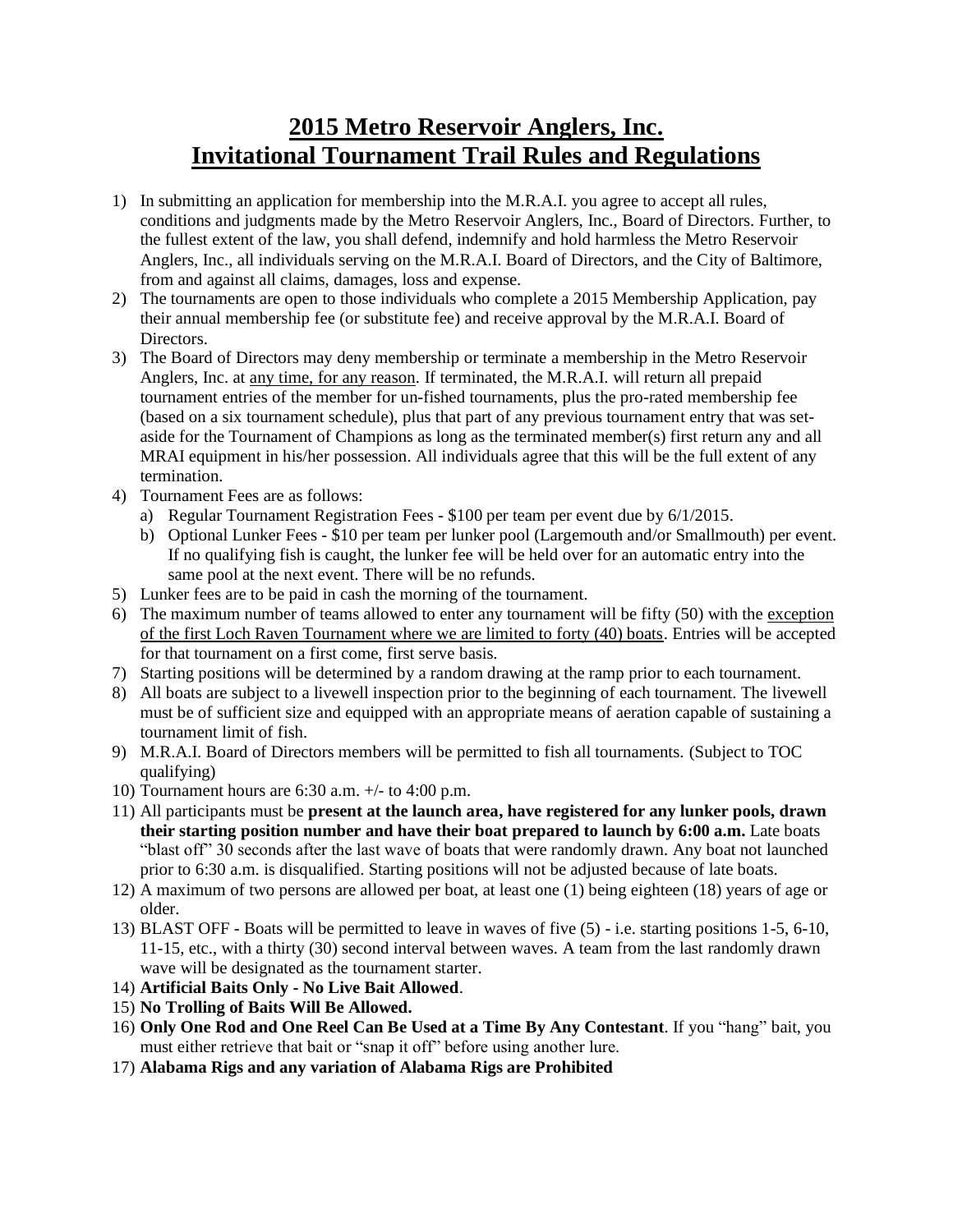- 18) **Each angler is permitted to fish only one (1) lure per line.** (e.g. a Carolina rig or drop shot rig may not use a jig or some other hook and lure in addition to the primary lure, a topwater bait may not pull or be pulled by another bait, etc.)
- 19) Should a member of a team have to leave the premises of the reservoir during the course of the tournament, they are unable to return to competition during that event. In such a case the remaining team member may continue to fish, but is only able to weigh five (5) fish.
- 20) Boats not at the official weigh-in site by the prescribed time will be disqualified.
- 21) Only Largemouth and Smallmouth Bass will be weighed in. A daily limit of eight (8) bass per team can be weighed in at all tournament locations. Any team bringing more than 8 fish to the scales shall be disqualified.
- 22) All fish must be a minimum of twelve (12) inches in length measured from **closed mouth to any part of tail on the M.R.A.I. board**. Checking in a short fish will result in disqualification.
- 23) Weigh-in Procedure: All teams weighing fish are not allowed to trailer their boats before weighing. Keep all fish **in your livewell** until you are called to the weigh-in site. You will be called to weigh-in your catch in waves of five (5) boats, just as you were launched. Upon presenting your fish for measurement and inspection, you must present your team number/start position card to the attendant and then follow all instructions of the weigh-in team. Failure to follow weigh-in procedures will result in disqualification.
- 24) Dead fish penalties are as follows:
	- a) The penalty for one dead fish is 0.25 lb.
	- b) The penalty for two dead fish is 0.50 lb.
	- c) The penalty for three dead fish is 1.0 lb.
	- d) The penalty for four dead fish is 2.0 lbs.
	- e) The penalty for five or more dead fish is disqualification.
- 25) If the fish presented for lunker is dead, a 0.25 lb. penalty will be deducted from the weight of that fish for the lunker prize.
- 26) After a team's fish have been weighed, that team **must** take all live fish back to their boat for release. Live fish **must be released** into the water a minimum of 100 feet away from the boat dock into waters with a minimum depth of 20 feet. The fish may be released following the conclusion of the award ceremony if desired, provided adequate aeration continues until the time of release. Dead fish are the responsibility of the team. They can be distributed to those wishing to take fish home or they must be removed from the premises. Under no circumstances are dead fish to be left at the weigh-in site or disposed of in trash cans at the ramp area. **Failure to comply with these release procedures will result in disqualification for the event as well as all prizes for that event.** The MRAI reserves the right to verify that the fish have been properly released and/or disposed. The MRAI reserves the right to grant an exemption to this rule under extenuating circumstances but only with a majority approval of the directors prior to the boat being loaded onto the trailer.
- 27) Ties for finishing positions will be broken in the following manner:
	- a) highest number of fish wins,
	- b) largest fish wins.
		- i) If this does not break the tie, the position will be deemed a tie and the prizes and points will be added together and equally split between the tied contestants.
- 28) Any member that wishes to protest the score or conduct of a fellow competitor must do so in writing within thirty (30) minutes of the official weigh-in time. The accusing party will be responsible for the cost for a polygraph test should it be needed to resolve the protest.
- 29) All members must agree to submit to a polygraph test or forfeit the prize should a protest be lodged against them. Members agree to abide by the results of such a test. The contested prizes will not be distributed until the results of the polygraph test are reviewed.